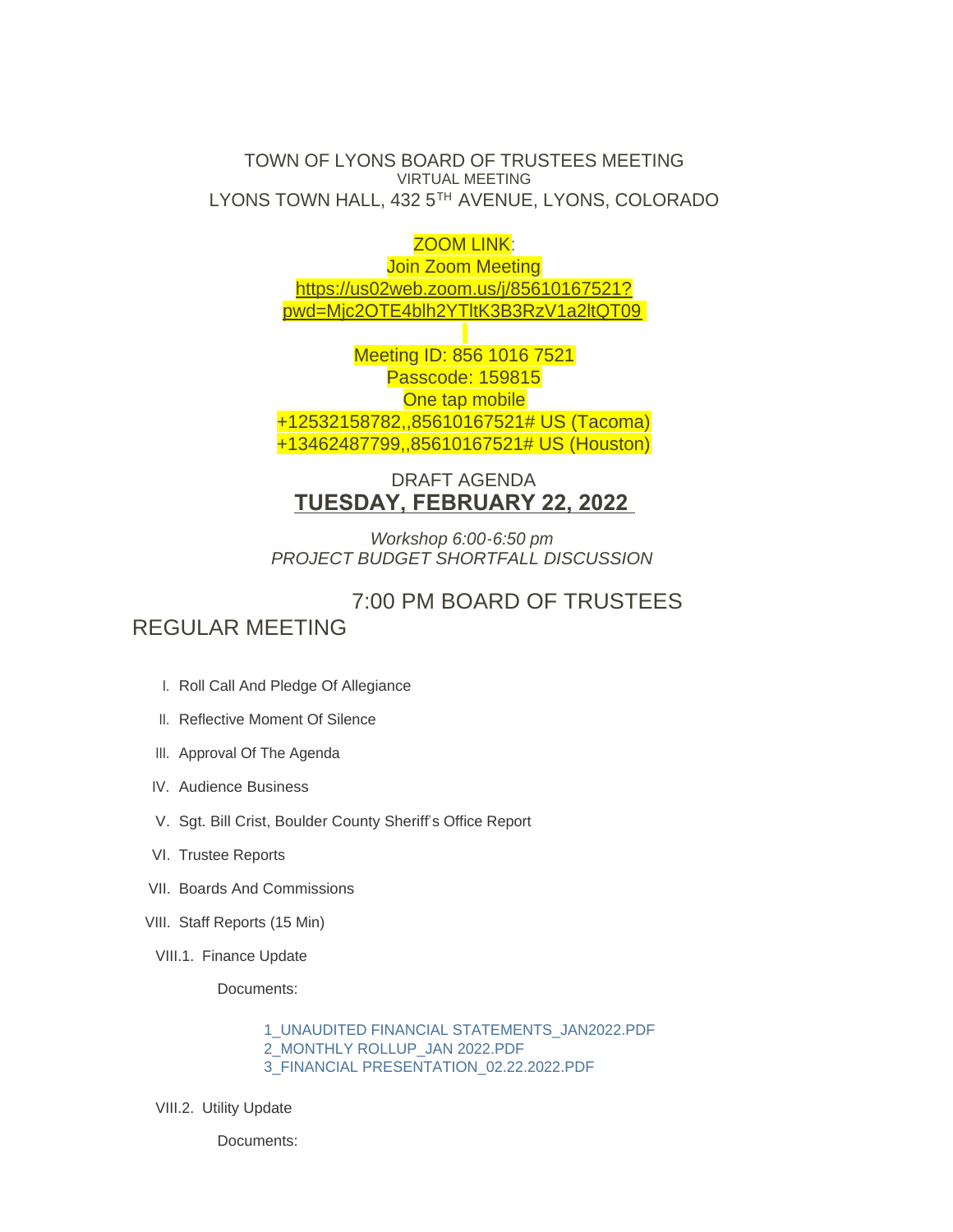VIII.3. Administrator's Report

Documents:

## [1 ADMINISTRATORS REPORT 2-22-2022.PDF](https://www.townoflyons.com/AgendaCenter/ViewFile/Item/9859?fileID=20443) [MASK REQUIREMENT LIFTED.PDF](https://www.townoflyons.com/AgendaCenter/ViewFile/Item/9859?fileID=20444)

- VIII.4. Legal Update
- IX. Ordinances And Public Hearings
- IX.1. 1st Reading Ordinance 1119 An Ordinance Of The Town Of Lyons, Colorado Amending The Lyons Municipal Code And Zoning Map To Allow Solar In The Parks And Open Space Zone

Documents:

[COVER ORD1119\\_PCDC\\_SOLAR\\_POS\\_ZONE.PDF](https://www.townoflyons.com/AgendaCenter/ViewFile/Item/9861?fileID=20406) ORDINANCE 1119 - [POS ZONING CONDITIONAL USE SOLAR \(DITTMAN](https://www.townoflyons.com/AgendaCenter/ViewFile/Item/9861?fileID=20407)  DRAFT 2-3-2022).PDF [PCDC 2022-1 RECOMENDING TO ALLOW FOR SOLAR FENERATION](https://www.townoflyons.com/AgendaCenter/ViewFile/Item/9861?fileID=20408)  FACILITIES AS A CONDITIONAL USE IN THE POS ZONE.PDF

IX.2. 1st Reading – Ordinance 1120 – An Ordinance Of The Town Of Lyons, Colorado Setting The Compensation Of The Mayor And Members Of The Board Of Trustees For Terms Of Office Commencing April 2022

Documents:

[COVER MEMO COMPENSATION.PDF](https://www.townoflyons.com/AgendaCenter/ViewFile/Item/9862?fileID=20446) ORD 1120 - [TRUSTEE AND MAYOR COMPENSATION.PDF](https://www.townoflyons.com/AgendaCenter/ViewFile/Item/9862?fileID=20447) [TRUSTEE COMPENSATION 2022.PDF](https://www.townoflyons.com/AgendaCenter/ViewFile/Item/9862?fileID=20448)

- X. Consent Agenda
- X.1. Resolution 2022-18 A Resolution Of The Town Of Lyons, Colorado Ratifying A Contract Amendment With CGRS, Inc., For The Welch Court Sewer Line Project And The 1st Avenue Water Line Project

Documents:

[RESO 2022-18 COVER CGRS\\_AMEND 1.PDF](https://www.townoflyons.com/AgendaCenter/ViewFile/Item/9863?fileID=20409) [RESO 2022-18\\_CGRS\\_AMEND 1.PDF](https://www.townoflyons.com/AgendaCenter/ViewFile/Item/9863?fileID=20410) [WELCH CT 1ST AVE\\_CGRS CONTRACT\\_AMEND 1.PDF](https://www.townoflyons.com/AgendaCenter/ViewFile/Item/9863?fileID=20411)

X.2. Resolution 2022-19 – A Resolution Of The Town Of Lyons, Colorado Ratifying A Contract Extension For Duran Construction For The Longs Peak Drive Improvement Project

Documents:

[RESO 2022-19 COVER DURAN\\_AMEND 1.PDF](https://www.townoflyons.com/AgendaCenter/ViewFile/Item/9864?fileID=20412) [RESO 2022-19\\_DURAN\\_AMEND 1.PDF](https://www.townoflyons.com/AgendaCenter/ViewFile/Item/9864?fileID=20413) [DURAN AMENDMENT 1 SIGNED.PDF](https://www.townoflyons.com/AgendaCenter/ViewFile/Item/9864?fileID=20414)

Resolution 2022-20 - A Resolution Of The Town Of Lyons, Colorado Approving The First X.3. Amendment To The Construction Agreement With Network Infrastructure Construction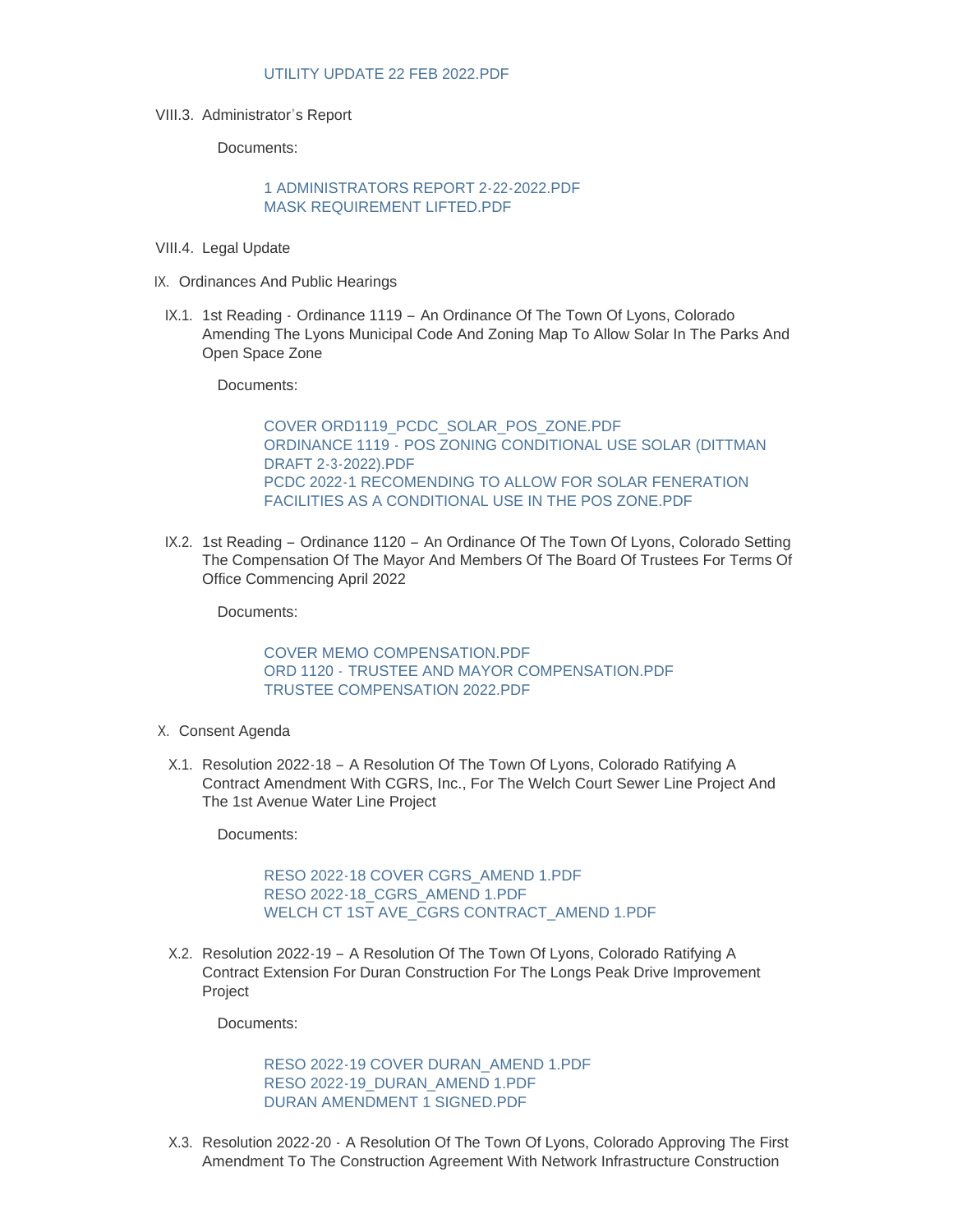$A$ ment To The Construction Agreement With Network Infrastructure Construction Agreement  $C$ Company, Dba "NIXCO" For The GOCO Black Bear Hole And 2nd Ave Trailhead Project

Documents:

[RESO 2022-20 BOT COVER\\_GOCO BBH\\_NICX\\_AMEND 1.PDF](https://www.townoflyons.com/AgendaCenter/ViewFile/Item/9865?fileID=20415) [RESO 2022-20\\_BBH 2AVE\\_NICX\\_AMEND 1.PDF](https://www.townoflyons.com/AgendaCenter/ViewFile/Item/9865?fileID=20416) [BBH 2AVE\\_NICX\\_AMEND 1.PDF](https://www.townoflyons.com/AgendaCenter/ViewFile/Item/9865?fileID=20417)

Resolution 2022-21 - A Resolution Of The Town Of Lyons, Colorado Approving The First X.4. Amendment To The Construction Agreement With Mountain Constructors, Inc. For The 4th Ave Pedestrian Bridge And Connection Project

Documents:

[RESO 2022-21 BOT COVER\\_4AVE-PB\\_MOUNTAIN](https://www.townoflyons.com/AgendaCenter/ViewFile/Item/9866?fileID=20418)  CONSTRUCTORS\_AMEND 1.PDF [RESO 2022-21\\_4AVE-PB\\_MOUNTAIN CONSTRUCTORS\\_AMEND 1.PDF](https://www.townoflyons.com/AgendaCenter/ViewFile/Item/9866?fileID=20419) [4AVE-PB\\_MOUNTAIN CONSTRUCTORS\\_AMEND 1.PDF](https://www.townoflyons.com/AgendaCenter/ViewFile/Item/9866?fileID=20420)

X.5. February Accounts Payable

Documents:

[1. UNPAID INVOICE REPORT.PDF](https://www.townoflyons.com/AgendaCenter/ViewFile/Item/9867?fileID=20421) [BOT PAYABLES 02.22.2022.PDF](https://www.townoflyons.com/AgendaCenter/ViewFile/Item/9867?fileID=20422)

X.6. February 1, 2022, Special BOT Meeting Minutes

Documents:

## [FEB 1ST SPEC MTG PB MINUTES V2.PDF](https://www.townoflyons.com/AgendaCenter/ViewFile/Item/9868?fileID=20423)

- XI. Items Removed From The Consent Agenda
- XII. General Business
- XII.1. Discussion/Direction To Staff Regarding Lyons Depot Proposals

Documents:

[COVER MEMO DEPOT.PDF](https://www.townoflyons.com/AgendaCenter/ViewFile/Item/9870?fileID=20424) [DEPOT RFP-FINAL.PDF](https://www.townoflyons.com/AgendaCenter/ViewFile/Item/9870?fileID=20425) [SCORING SHEET.PDF](https://www.townoflyons.com/AgendaCenter/ViewFile/Item/9870?fileID=20426) [LEAF PROPOSAL.PDF](https://www.townoflyons.com/AgendaCenter/ViewFile/Item/9870?fileID=20427) [LYONS CREATES PROPOSAL.PDF](https://www.townoflyons.com/AgendaCenter/ViewFile/Item/9870?fileID=20428)

XII.2. Discussion/Direction On 2022 Parks Operations

Documents:

[COVER MEMO 2022 PARKS OPERATIONAL PLAN.PDF](https://www.townoflyons.com/AgendaCenter/ViewFile/Item/9871?fileID=20430) [1-LMJ VISITATION-WEEKENDS AND HOLIDAYS-2021.PDF](https://www.townoflyons.com/AgendaCenter/ViewFile/Item/9871?fileID=20431) [2-LYONS PARKS VISITOR PLAN 2021 PRESS RELEASE.PDF](https://www.townoflyons.com/AgendaCenter/ViewFile/Item/9871?fileID=20432) [3-TIMES-CALL ARTICLE-2021.PDF](https://www.townoflyons.com/AgendaCenter/ViewFile/Item/9871?fileID=20433) [4-LYONSLMJPARK\\_SITEMAPANDRULES\\_2021\\_FINAL.PDF](https://www.townoflyons.com/AgendaCenter/ViewFile/Item/9871?fileID=20434) [5-LYONSBOHNPARK\\_MAPANDRULES\\_MARCH2021\\_PROOF.PDF](https://www.townoflyons.com/AgendaCenter/ViewFile/Item/9871?fileID=20435) [6-TOWN OF LYONS CODE-SECTION 11.4.50-PARK RULES AND USER](https://www.townoflyons.com/AgendaCenter/ViewFile/Item/9871?fileID=20436)  FEES.PDF [7-TOWN OF LYONS CODE-SECTION 8.3.10-OPERATION OF](https://www.townoflyons.com/AgendaCenter/ViewFile/Item/9871?fileID=20437)